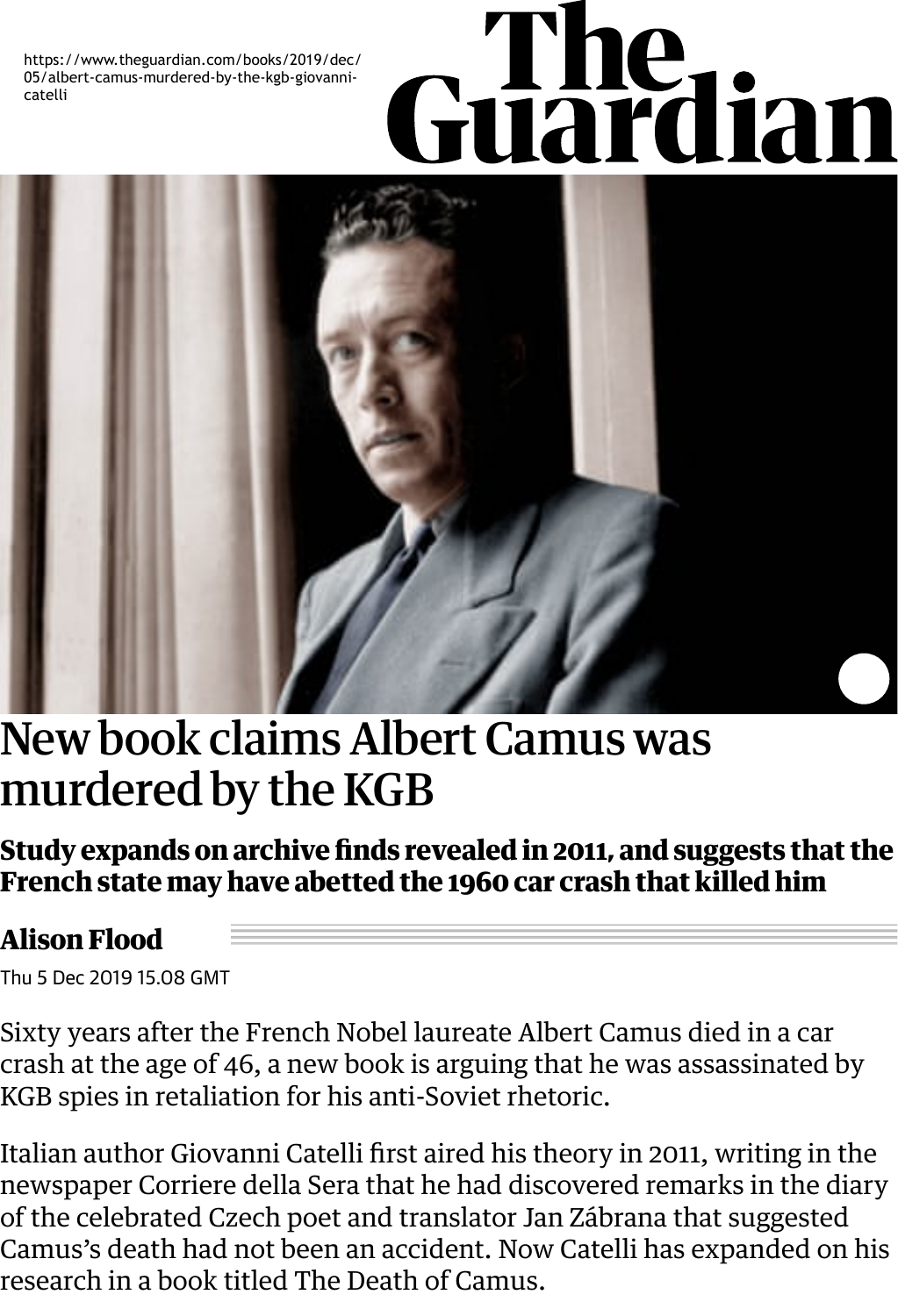control of his car and it crashed into a tree. The author was killed instantly, with Gallimard dying a few days later. Three years earlier, the author of L'Étranger (The Outsider) and La Peste (The Plague) had won the Nobel prize for "illuminat[ing] the problems of the human conscience in our times".

"The accident seemed to have been caused by a blowout or a broken axle; experts were puzzled by its happening on a long stretch of straight road, a road 30 feet wide, and with little traffic at the time," Herbert Lottman wrote in his 1978 biography of the author.

Catelli believes a passage in Zábrana's diaries explains why: the poet wrote in the late summer of 1980 that "a knowledgeable and well-connected man" had told him the KGB was to blame. "They rigged the tyre with a tool that eventually pierced it when the car was travelling at high speed."

The order, he said, had been issued by Dmitri Shepilov, a senior Soviet politician, in retaliation for an article by Camus in the French newspaper Franc-Tireur published in March 1957.

"It seems it took the intelligence three years to carry out the order," Zábrana's diary reports. "They managed eventually and in such a way that, until today, everyone thought Camus had died because of an ordinary car crash. The man refused to tell me his source but he claimed it was completely reliable."

Camus had sided publicly with the Hungarian uprising since autumn 1956, and was highly critical of Soviet actions. He also publicly praised and supported the Russian author Boris Pasternak, who was seen as anti-Soviet.

Catelli has spent years researching the validity of Zábrana's account. In his book, he interviews Zábrana's widow Marie, investigates the KGB's infiltration of France, and includes secondhand testimony from the controversial French lawyer Jacques Vergès. Catelli was contacted by Giuliano Spazzali, an Italian barrister, after the book's publication in Italy. Spazzali reco[unted a conversation he'd had](https://www.theguardian.com/world/2013/aug/16/jacques-verges) with the late Vergès about Camus' death.

"Vergès said the accident had been staged. It is my opinion that Vergès had more evidence than he cared to share with me. I refrained from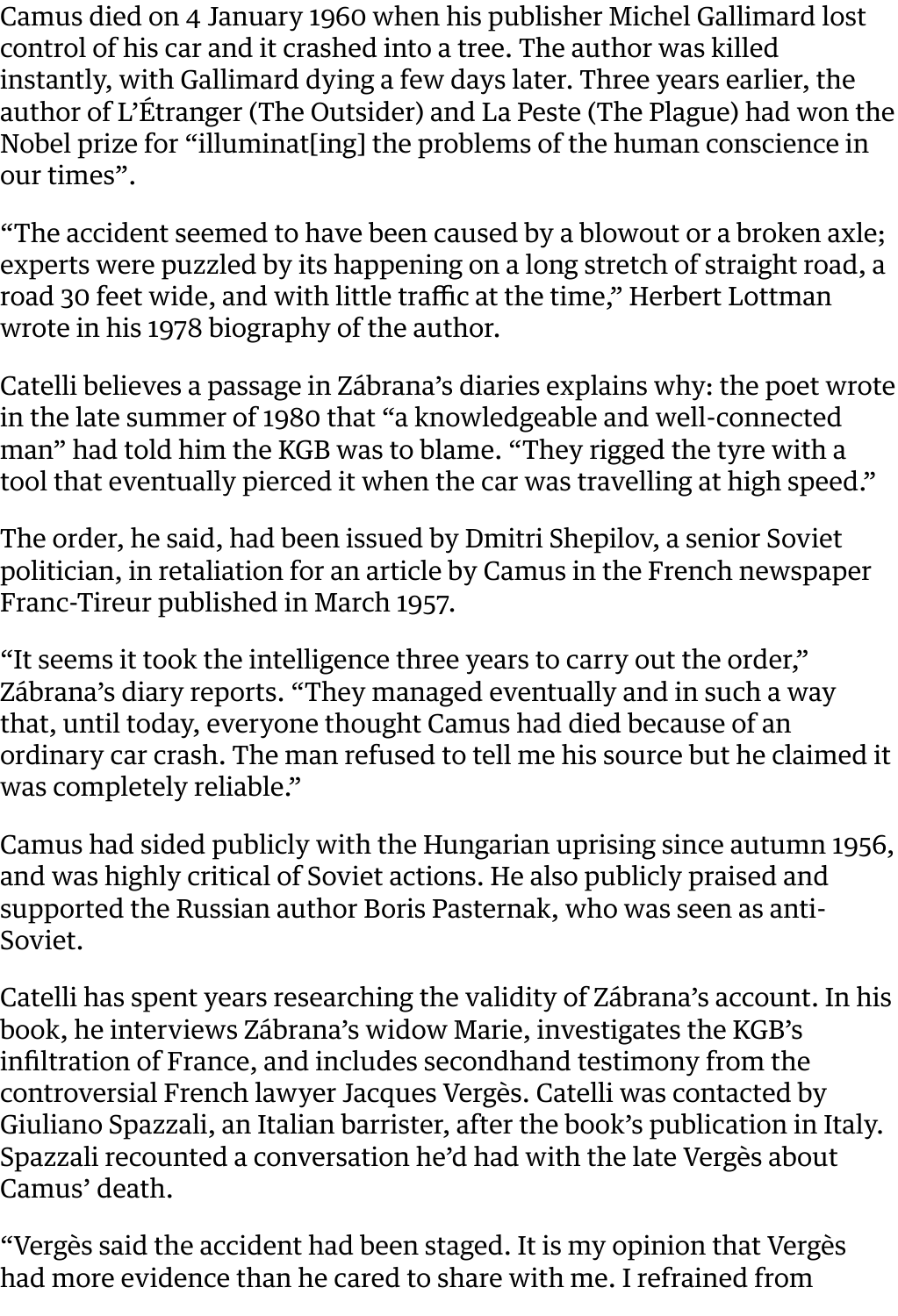topic rises unexpectedly. I didn't investigate any further, and yet I remember how Vergès was certain that the staged accident was schemed by a KGB section with the endorsement of the French intelligence."

Catelli argues that Camus' outspokenness was interfering with French-Soviet relations, and "Camus' prominent character … stood out in the eyes of the French people as a reminder of the USSR's cruel imperialism. Both the French and the Soviet governments would have benefited greatly from silencing this unpleasant reminder … No proper investigation was carried out."

Catelli's said his theory had not been endorsed by Camus' daughter Catherine, who prohibited publisher Gallimard from quoting her father's work. The book has nonetheless been published in France, Argentina and Italy, and received the backing of Paul Auster, who [called C](https://www.theguardian.com/world/france)atelli's argument compelling.

"A horrible conclusion, but after digesting the evidence Catelli has given us, it becomes difficult not to agree with him. Thus 'car accident' should now be filed in another drawer as 'political assassination' – and thus Albert Camus was silenced when he was 46 years old," writes Auster in a foreword.

"I hope that the academics will not follow the old opinion that it was a simple accident," said Catelli, who is talking to British publishers about an English translation. "I think we owe it to the memory of Albert Camus."

Cambridge French literature professor Alison Finch was not persuaded. "Supporters of the assassination theory include a creative writer and film director (Paul Auster); a Czech writer and translator whose family were persecuted by the communist regime and who had good reason to hate communism (Jan Zábrana); the highly controversial lawyer Jacques Vergès, who, to be sure, defended Algerian independence fighters tortured by the French but who became infamous for defending the indefensible. Of course, this is what the law must do, but in general he'd be regarded as a maverick rather than a reliable commentator."

Finch also questioned suggestions of French connivance. "This would mean that the assassination was approved at the highest level and presumably by De Gaulle. This, to me, is implausible. De Gaulle, an accomplished writer himself, had great respect for French intellectuals,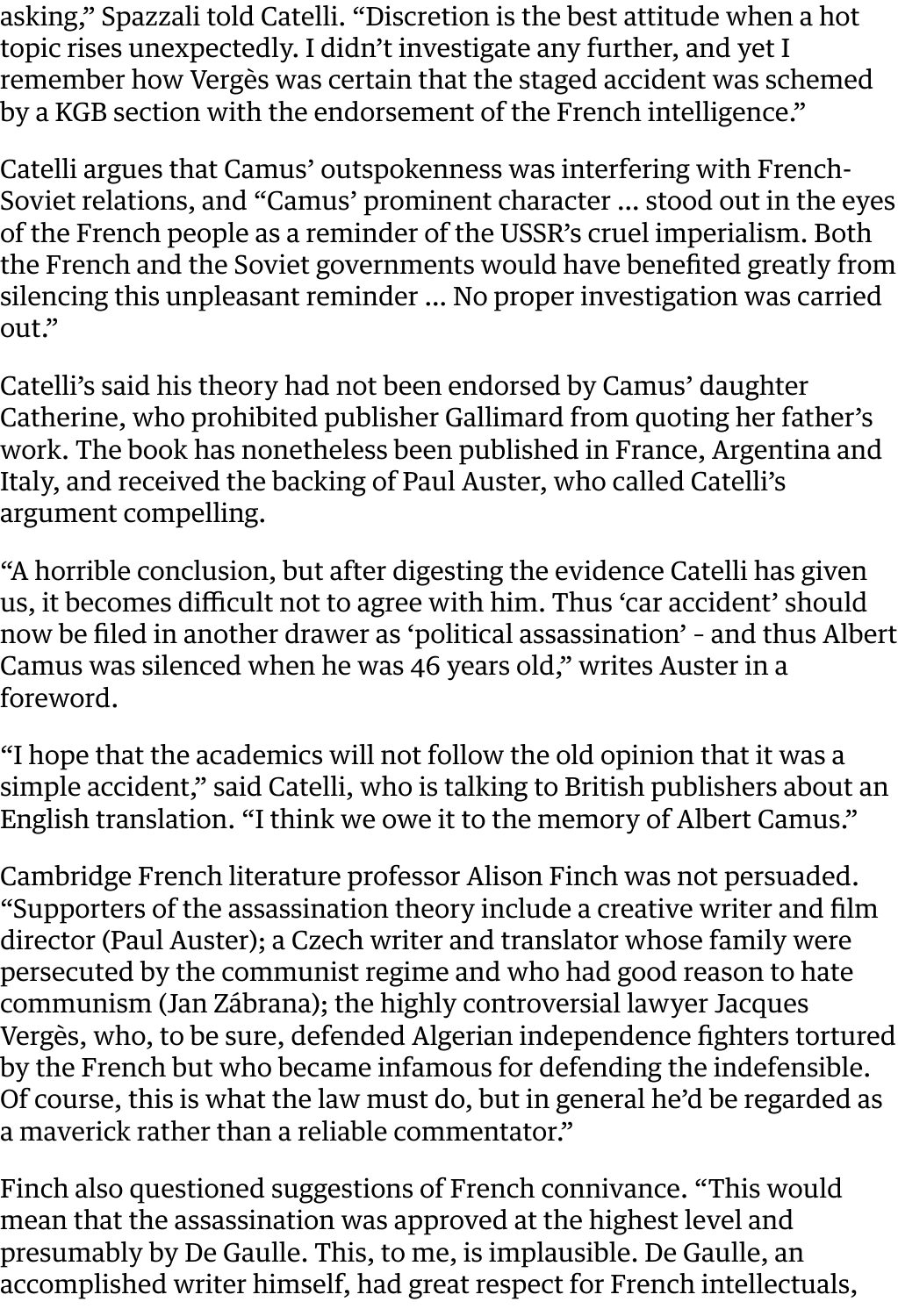The Death of Camus draws to a close with Catelli expressing the hope that it will bring forth more evidence, "before the waves of time come to lay waste to the sandy, frail traces of what happened".

• This article was amended on 10 December to remove a reference to Dmitri Shepilov having been the Soviet Union's "minister of internal affairs".

## **Since you're here...**

… we have a small favour to ask. More people, like you, are reading and supporting the Guardian's independent, investigative journalism than ever before. And unlike many news organisations, we made the choice to keep our reporting open for all, regardless of where they live or what they can afford to pay.

The Guardian will engage with the most critical issues of our time – from the escalating climate catastrophe to widespread inequality to the influence of big tech on our lives. At a time when factual information is a necessity, we believe that each of us, around the world, deserves access to accurate reporting with integrity at its heart.

Our editorial independence means we set our own agenda and voice our own opinions. Guardian journalism is free from commercial and political bias and not influenced by billionaire owners or shareholders. This means we can give a voice to those less heard, explore where others turn away, and rigorously challenge those in power.

We hope you will consider supporting us today. We need your support to keep delivering quality journalism that's open and independent. Every reader contribution, however big or small, is so valuable. **Support The Guardian from as little as €1 – and it only takes a minute. Thank you.**

Support The Guardian